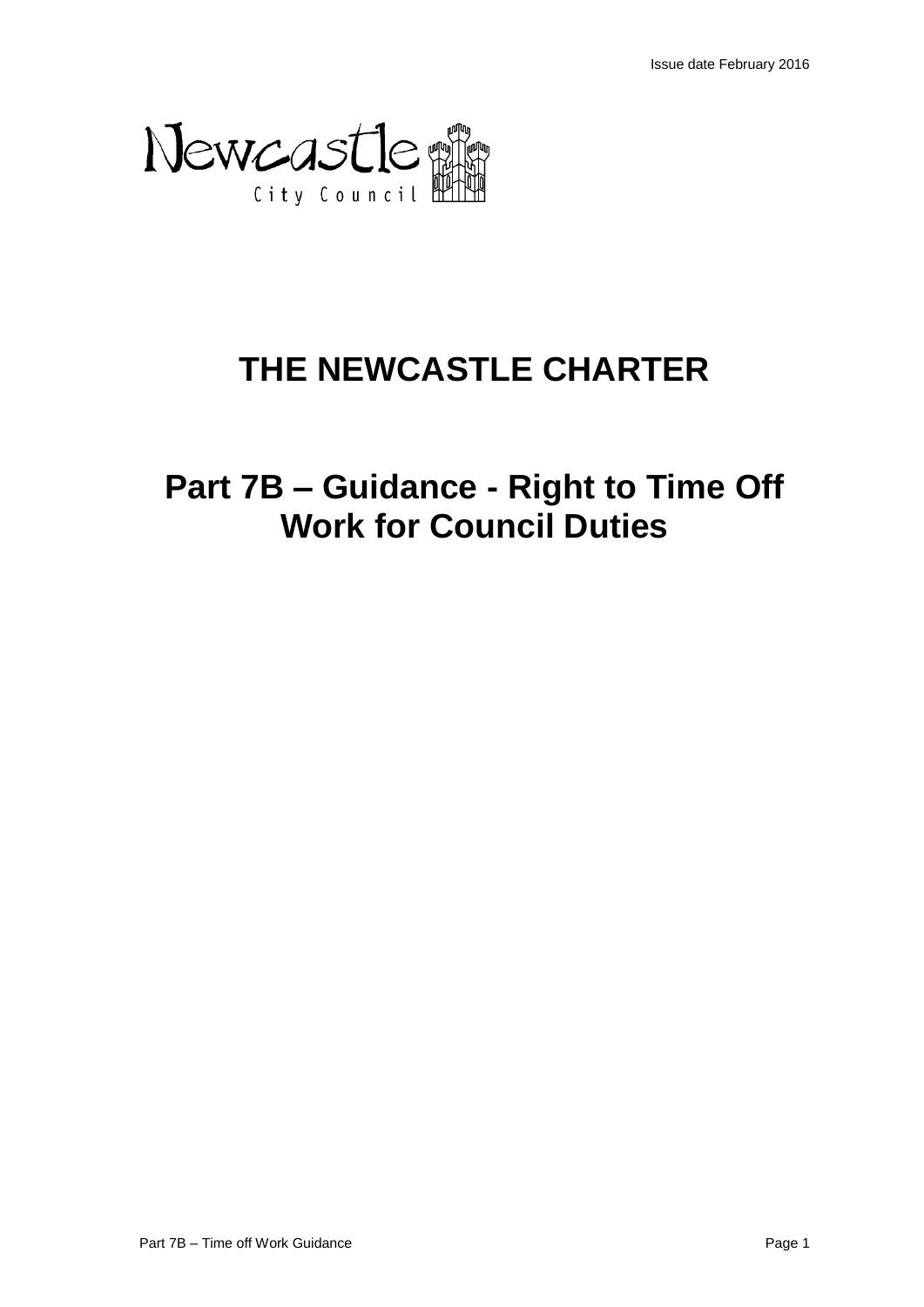### **Notes:-**

**This section contains guidance and is not a formal part of the Council's Constitution**

## **Statutory Sources**

Employment Rights Act 1996, ss. 50 to 51 Local Government and Housing Act 1989, s. 10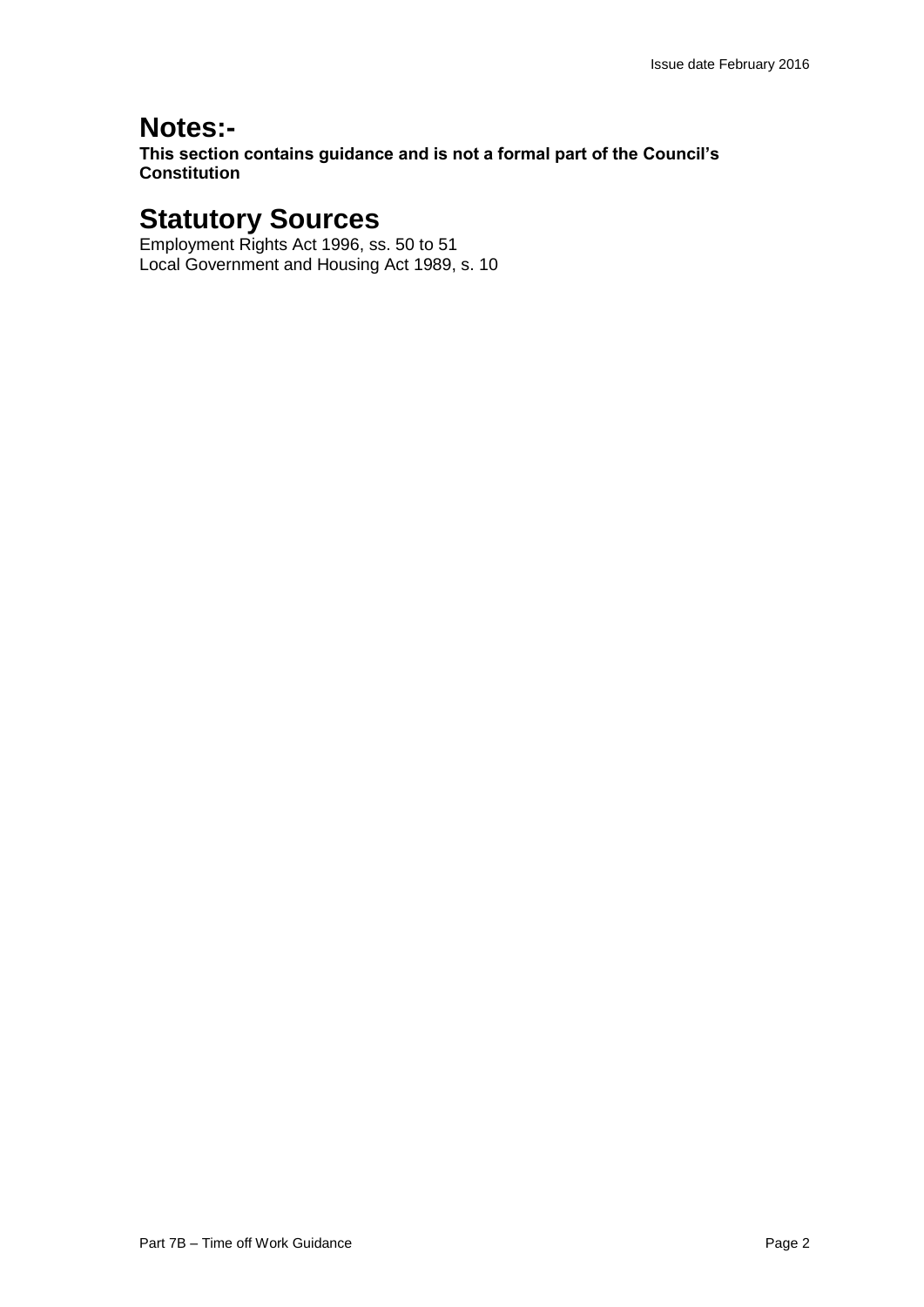## **Part 7B – Guidance - Right to Time Off Work for Council Duties**

#### **Purpose of this Part**

- 1. The purpose of this Part is to outline a Councillor's right to take time off work to carry out Council duties.
- 2. There are three aspects
	- 2.1.1. Statutory Rights
	- 2.1.2. Contractual Rights
	- 2.1.3. Statutory restrictions if you are employed by a local authority.
- 3. You should always seek advice about your own personal circumstances from your Trade Union, a Solicitor or a CAB.

### **Statutory Rights**

- 4. An employer must permit an employee who is a member of a local authority to take time off during the employee's working hours for the following purposes –
	- 4.1. attendance at a Council meeting or a committee or sub-committee meeting;
	- 4.2. the doing of any other thing approved by the Council, or anything of a class so approved, for the purpose of the discharge of Council functions or the functions of any committee or sub-committee;
	- 4.3. attendance at meetings of Cabinet or Cabinet committees;
	- 4.4. the doing of any other thing by a Cabinet member for the purposes of the discharge of any executive function.
- 5. Paragraphs 4.2 and 4.4 are likely to be construed as including all meetings etc. for which you can claim travelling, subsistence and carers' allowances under the Members' Allowances Scheme (Part 6 of the Constitution).
- 6. The amount of time off and the occasions on which and any conditions subject to which time off may be taken **are those that are reasonable in all the circumstances** having regard, in particular, to –
	- 6.1. how much time off is required for the performance of the duties as a councillor and how much time off is required for the performance of the particular duty;
	- 6.2. how much time off has already been permitted for trade union duties and activities; and
	- 6.3. the circumstances of your employer's business and the effect of your absence on the running of their business.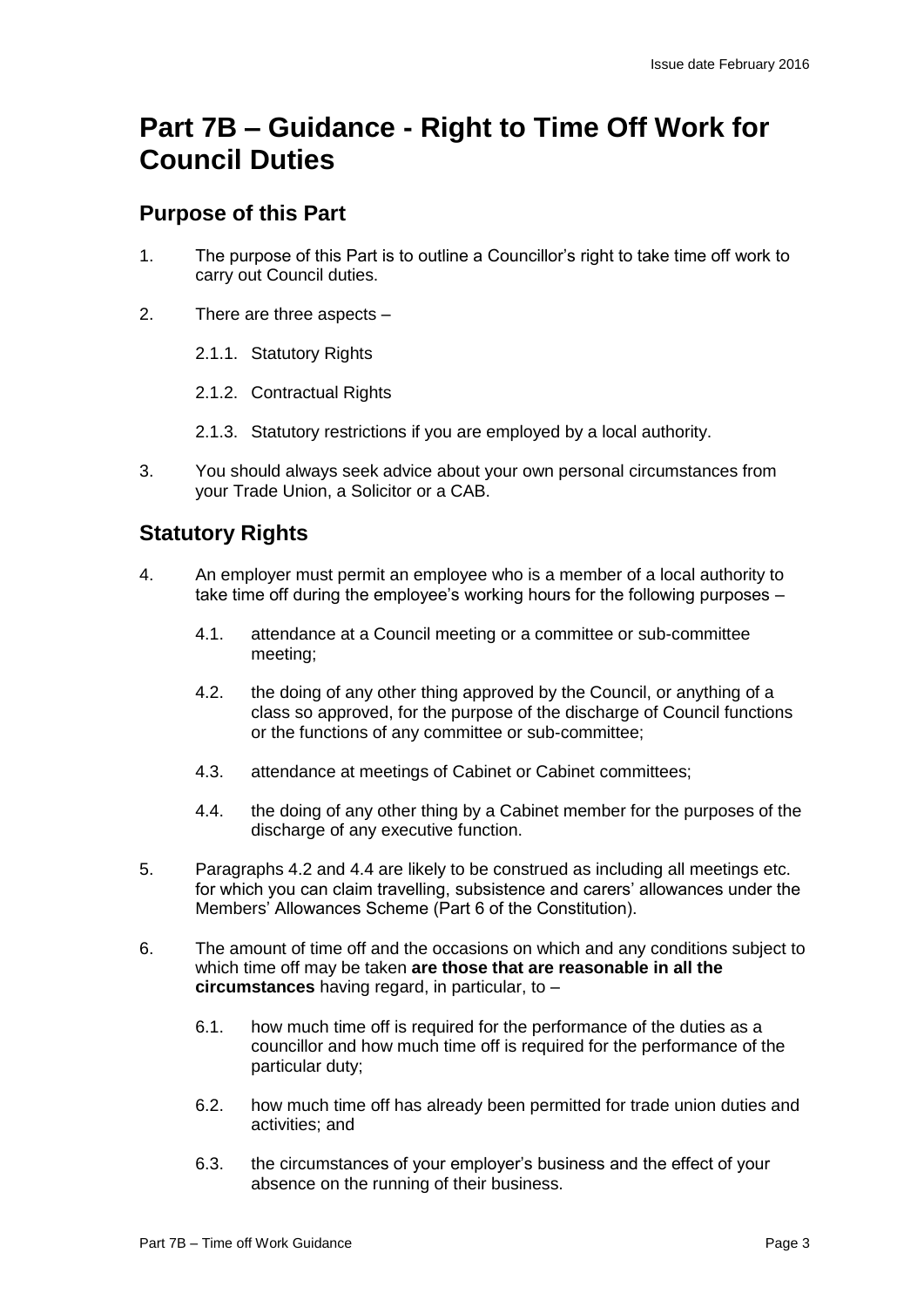- 7. You have a right to present a complaint to an Employment Tribunal if your employer fails to permit you to take time off.
- 8. The right is only a right to have time off **without pay**.

#### **Contractual Rights**

- 9. Your contract of employment may give you additional rights including the right to take time off **with pay**. You need to check your own contract or seek advice from your personnel officer.
- 10. As an example, City Council employees are entitled to the following –

#### **Public Duties**

You are entitled to reasonable time off to perform public duties as a member of the following:

- local authority
- **statutory panel, tribunal or similar body**
- Justice of the Peace
- any committee appointed by a government department or local authority
- School's Governing Body
- Probation Board
- Court Board
- Youth Offender Panel

If you are being paid to do the public duties or can claim an allowance (other than travel or subsistence expenses), we will pay you the difference between this and your normal salary.

If you don't receive any money for carrying out the public duties you will receive paid time off

#### **Requesting leave for public duties**

Speak to your manager in the first instance. All leave needs to be approved by your manager and must be reasonable in relation to your public duties and your role within the council. Your manager will record all leave details.